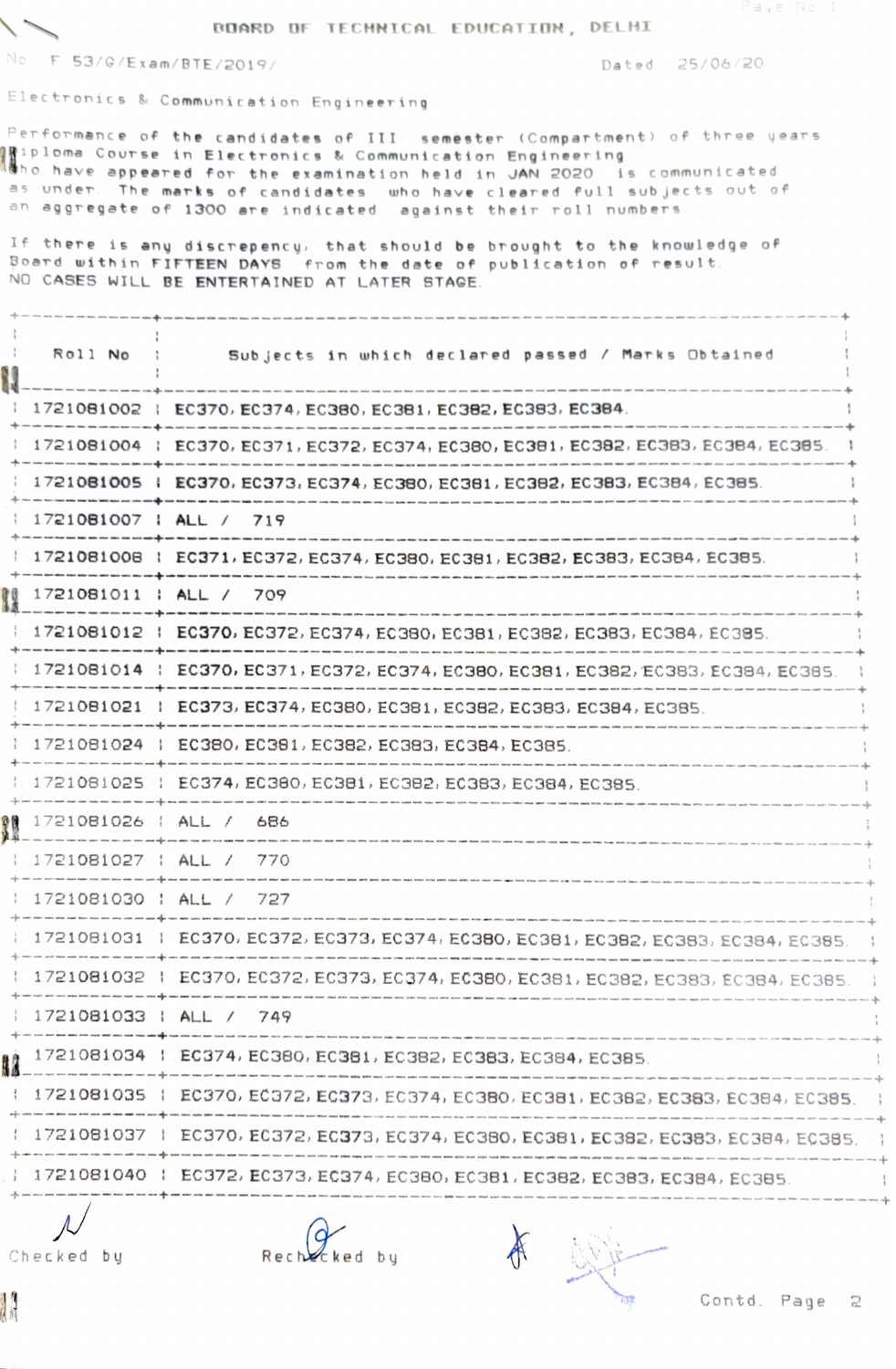|  | Page |  |  |
|--|------|--|--|
|  |      |  |  |
|  |      |  |  |
|  |      |  |  |

| Roll No                | Subjects in which declared passed / Marks Obtained                                                                                                                                                                     |  |
|------------------------|------------------------------------------------------------------------------------------------------------------------------------------------------------------------------------------------------------------------|--|
| N                      |                                                                                                                                                                                                                        |  |
| 1721081044   ALL / 727 | $1721081042$   EC372, EC374, EC380, EC381, EC382, EC383, EC384, EC385.                                                                                                                                                 |  |
| 1721081046   ALL / 757 |                                                                                                                                                                                                                        |  |
| 1721081047   ALL / 797 |                                                                                                                                                                                                                        |  |
|                        | 1721081049   EC370, EC372, EC373, EC374, EC380, EC381, EC382, EC383, EC384, EC385.                                                                                                                                     |  |
|                        | 1721081052   EC374, EC380, EC381, EC382, EC383, EC384, EC385.                                                                                                                                                          |  |
| 1721081054   ALL / 862 | The fight days attack down publy week with loads given chine some spile excel with your roots with three coup whose soles below sales                                                                                  |  |
|                        | 1721081057   EC370, EC380, EC381, EC382, EC383, EC384, EC385.<br>.<br>In that they can construct the company of the contract of the company of the contract point and the company of                                   |  |
|                        | $1721081059$   EC370, EC372, EC373, EC374, EC380, EC381, EC382, EC383, EC384, EC385.                                                                                                                                   |  |
|                        | 1721081060   EC370, EC373, EC380, EC381, EC382, EC383, EC384, EC385.                                                                                                                                                   |  |
| 1721081062   ALL / 816 | .<br>The cost your truck when were truck tools above tends with your study allow here now your plan division in the                                                                                                    |  |
|                        | 1721081063   EC370, EC372, EC373, EC374, EC380, EC381, EC382, EC383, EC384, EC385.<br>with setti must goods young creaty ching aftics cames beatly times today behind study names aplies whose moved moved masse amoun |  |
| N                      | 1721081064   EC384, EC385.                                                                                                                                                                                             |  |
| 1721081065   ALL / 707 |                                                                                                                                                                                                                        |  |
|                        | 1821083001   EC380, EC381, EC382, EC383, EC384, EC385.                                                                                                                                                                 |  |
| Checked bu             | Recherked by                                                                                                                                                                                                           |  |

N

RE

ង

Rechered by

60